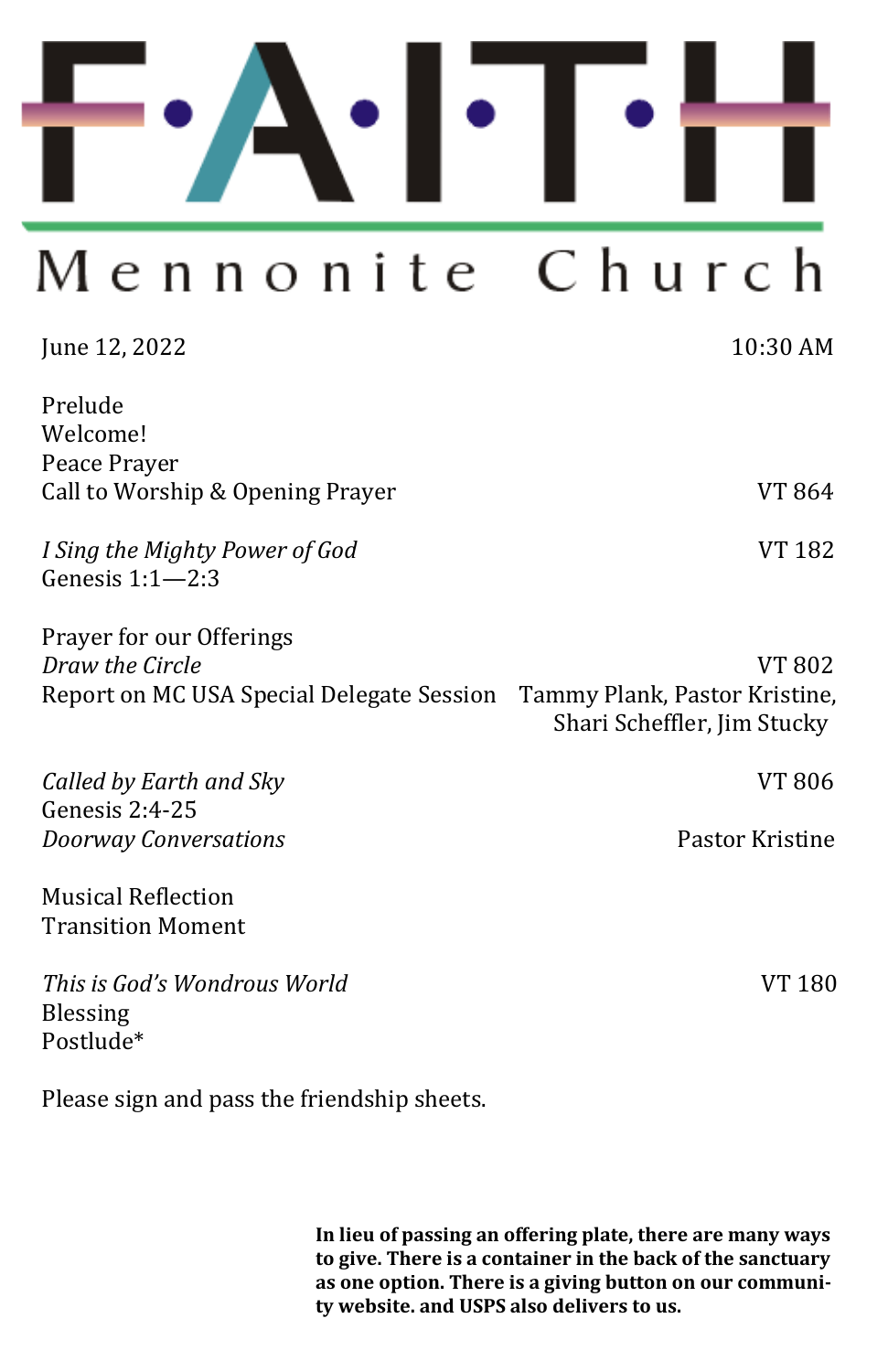VT = Voices Together STJ = Green Song Book STS = Purple Song Book CCLI License #: 2009481 ONE LICENSE #739073-A

\**This service is streamed live. There will be a pause while the stream is switched from the public to the unlisted (private) stream for our congregational sharing, prayer, and announcements.* 

**If you are unable to stand please remain seated.**

#### **WORSHIP PARTICIPANTS**

| Rose Marie Zook Barber                |
|---------------------------------------|
| Worship Leader Rose Marie Zook Barber |
| Song Leader Tom Gaeddert              |
| Accompanists Tammy Plank              |
|                                       |

| Sanctuary PrepKathryn Penner          |  |
|---------------------------------------|--|
| Broadcasting MeleLani Llanes          |  |
|                                       |  |
|                                       |  |
| Ushers Howard Allison & Mike Doerksen |  |
| Greeters Wilma Loganbill &            |  |
|                                       |  |

Welcome to Faith are here. **device or a large print bulletin**, please ask an usher. There are a few \*quiet\* craft items on the back table of the sanctuary that can be used during worship. As followers of Jesus Christ, our mission is to of faith, God's love, - Nurture each other in the faith, - Serve others in the spirit of Christ, and **-** Proclaim His way of peace, justice and reconciliation.

### **POSITIVITY PONDERINGS** *by Shari Scheffler*

We are aware that we have people who strongly desire to attend worship in person, but have various barriers to doing so. I am proud to witness how our Board of Worship and technology volunteers work to provide a good online experience. I also praise God for those who have come alongside when they are able and make the effort to bring less-abled people to church. It is a selfless act of servanthood to be greatly admired!

Thank you for making the time to be with us today! We're glad to have you!

Mennonite Church. We are glad you If you need a **listening assistance** 

# **OUR MISSION STATEMENT**

- Worship together as a community

**-** Invite everyone to share the gift of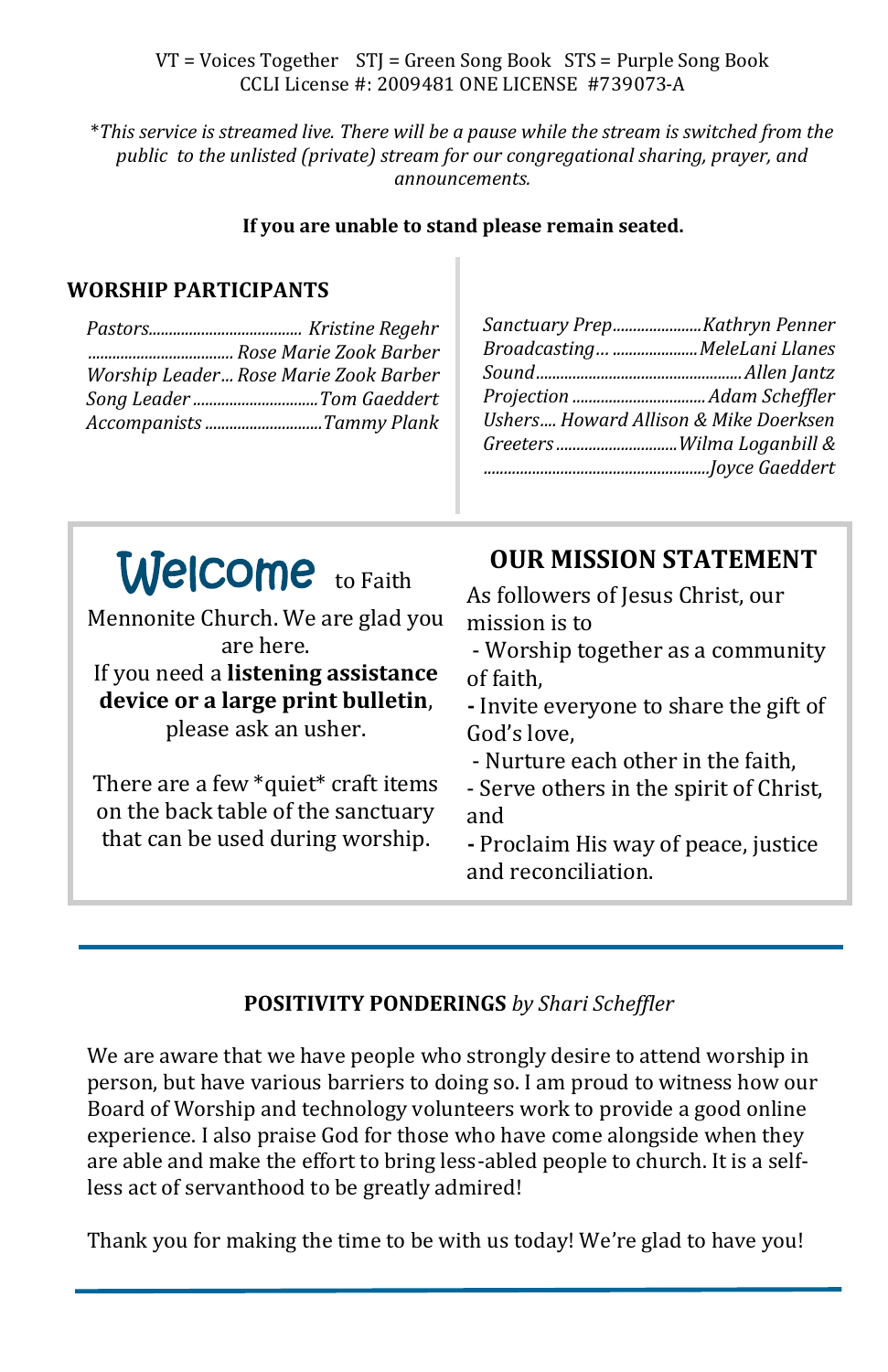# *FAITH FAMILY NEWS*

**COVID CASES ARE UP IN HARVEY COUNTY** and the virus is especially infectious. Masks are encouraged to be worn during worship. Even double boosted folks are catching it and their symptoms are fatigue and not feeling well, although most are not sick enough to be hospitalized; however, they are taken out of commission for a few days.

**THANKS TO ALL** of you who volunteered at New Hope Shelter and who helped to prepare meals! It is greatly appreciated. Our team's next week at the Shelter is Aug. 10 – 16. Grace Bartel, team leader for FMC.

**MCC IS SENDING UKRAINE** 2,500 boxes of meat, 6,000 comforters, 4,500 relief kits, 8,000 hygiene kits, and 1,000 infant care kits. **Current needs include:**  dark colored hand towels, infant onesies size 3-12, shampoo (any size), sanitary pads (thin, 28 count or more) and nail clippers. We will be collecting items in the foyer today and next Sundays. We will then be blessing these items on June 19 before taking them to MCC. Thank you. Kathryn Penner

**IMMANUEL BAPTIST CHURCH** (IBC), 1515 N. Anderson, has decided to partner with Peace Connections in the **2022 Summer Enrichment Activities for Kids (SEAK)** program. SEAK is a program where children are offered a free meal and a short enrichment activity. Currently, New Creation Fellowship, First Mennonite and Shalom Mennonite churches offer the program at SE 3rd and Pine. IBC will now be a site on this side of town and is hoping Faith Mennonite might collaborate with them in their effort. This summer, they will be offering SEAK on 12 occasions from 11:30 to about 1:00, Tuesdays and Thursdays from June 21 to July 28. They have been assured by Peace Connections (who provides the food) that they should be able to get by with as few as 2 volunteers per session, but more would certainly be much better. Volunteers can help serve the meal (if trained), help with the activity, or just sit and connect/listen to the kids. All children are supposed to be accompanied by an older sibling or adult. If you feel led to volunteer in this community outreach endeavor with our neighboring church or would just like more information, you may contact Shari Scheffler (316-253-4567) or Immanuel Baptist Church at 316-283-6200.

**TW0 EMAILS** have been placed on the mission circle bulletin board. These are from **Mary Raber**, our retired missionary that we support.—Marlene Habegger

**2022 WESTERN DISTRICT ANNUAL ASSEMBLY** is right around the corner! The event this year is July 29– July 31, 2022. It is at Camp Copass in Denton, TX. The theme is United In Purpose Together In Love. At Camp Copass there will be lots of recreational options. For more information you can check out https:// mennowdc.org/2022-wdc-annual-assembly/ This looks like it will be a lot of fun! **Please let either Pastor Kristine or Gyles Garber know if you would like to be a delegate for the Annual Assembly** or just sign up and attend!!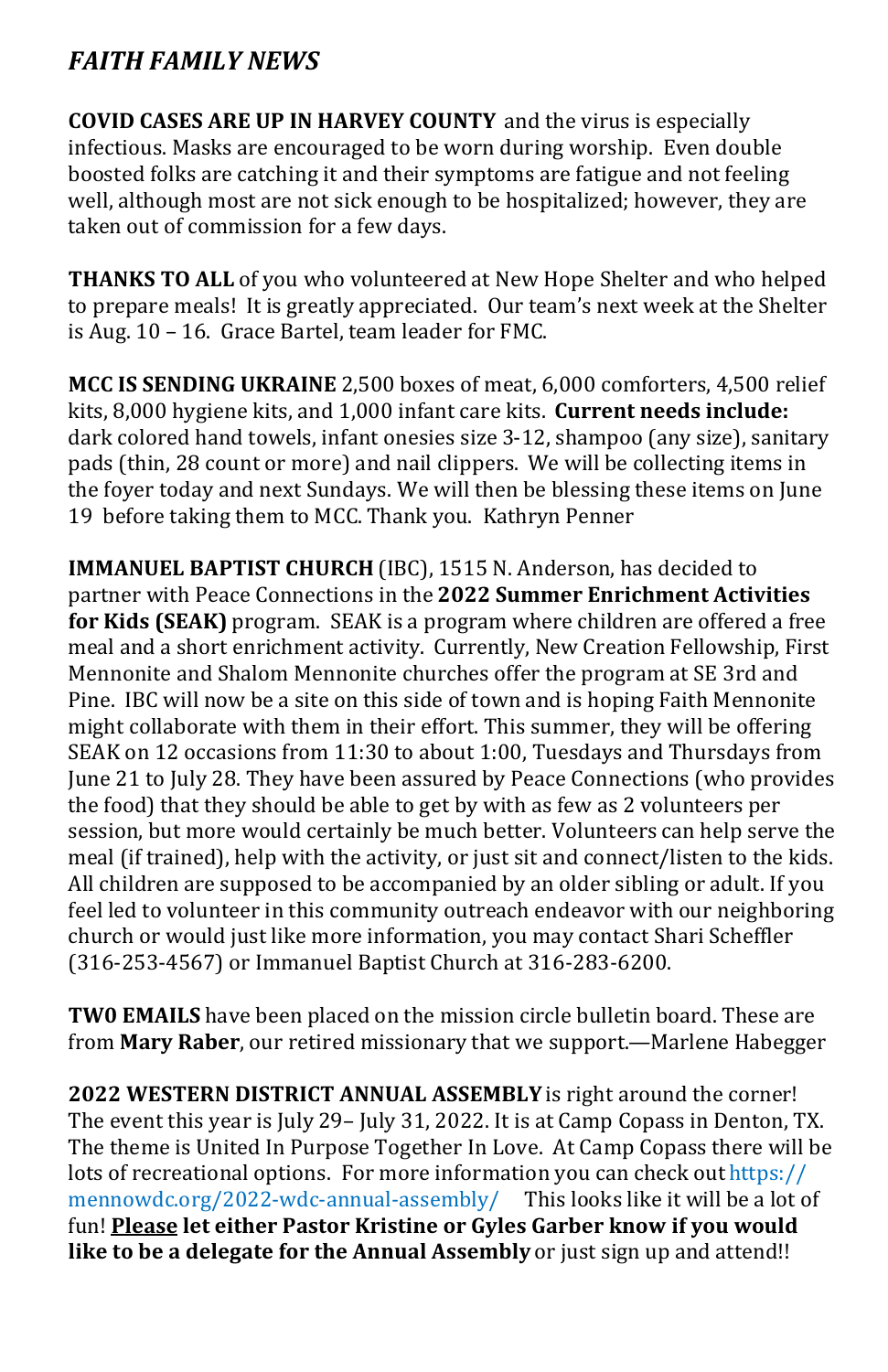**THE WORSHIP AND SUNDAY SCHOOL SERIES** *God's Story, God's Song* starts for our congregation on June 12th. Either in your email or mailed to your home is an introduction, schedule for the summer, and descriptions of the themes on June 12th and 19th. If ideas for other ways to engage the material occur to you, we encourage you to pursue them! GSGS calls them "household projects" but we could do such things in short-term affinity groups as well. If you would desire a printed copy, please ask Kathy in the office for one.

**THANKS BE TO GOD!** For the 2021-2022 MCC meat canning season, we thank God for an abundance of blessings. While we were not able to travel to all canning locations this year, we are thankful that we were able to can at 17 locations and produce 353,946 cans of meat. This translates into many, many meals provided to hungry people in places like Cuba, Ethiopia and Ukraine! — Ken Janzen, MCC Meat Canning Rep for FMC

# *OTHER AREA ITEMS*

**PRAY FOR WDC** congregations in pastoral transition, that they would experience God's faithfulness, love and guidance during times of change and uncertainty.

**LIFE ENRICHMENT** returns to Bethel College with the start of the fall 2022 semester – but It will be *on a different day*. Life Enrichment resumes *Thursday*, Aug. 25, and will be on Thursdays thereafter. Place and time remain the same: Krehbiel Auditorium, 9:30 a.m. See [https://www.bethelks.edu/](https://www.bethelks.edu/academics/convocation-lectures/life-enrichment) [academics/convocation](https://www.bethelks.edu/academics/convocation-lectures/life-enrichment)-lectures/life-enrichment for more information, and look for a brochure coming later this summer.

**BETHEL COLLEGE'S PRISON THEATER PROJECT** is currently in process, with director John McCabe-Juhnke, Bethel students and several men from the Hutchinson Correctional Facility minimum-security East Unit. The public performance at HCF is Friday, July 1, and the project is looking for an audience. If you'd like to go, contact Offender-Victim Ministries in Newton at 316-283- 2038 (Mon.-Thurs.) before June 24.

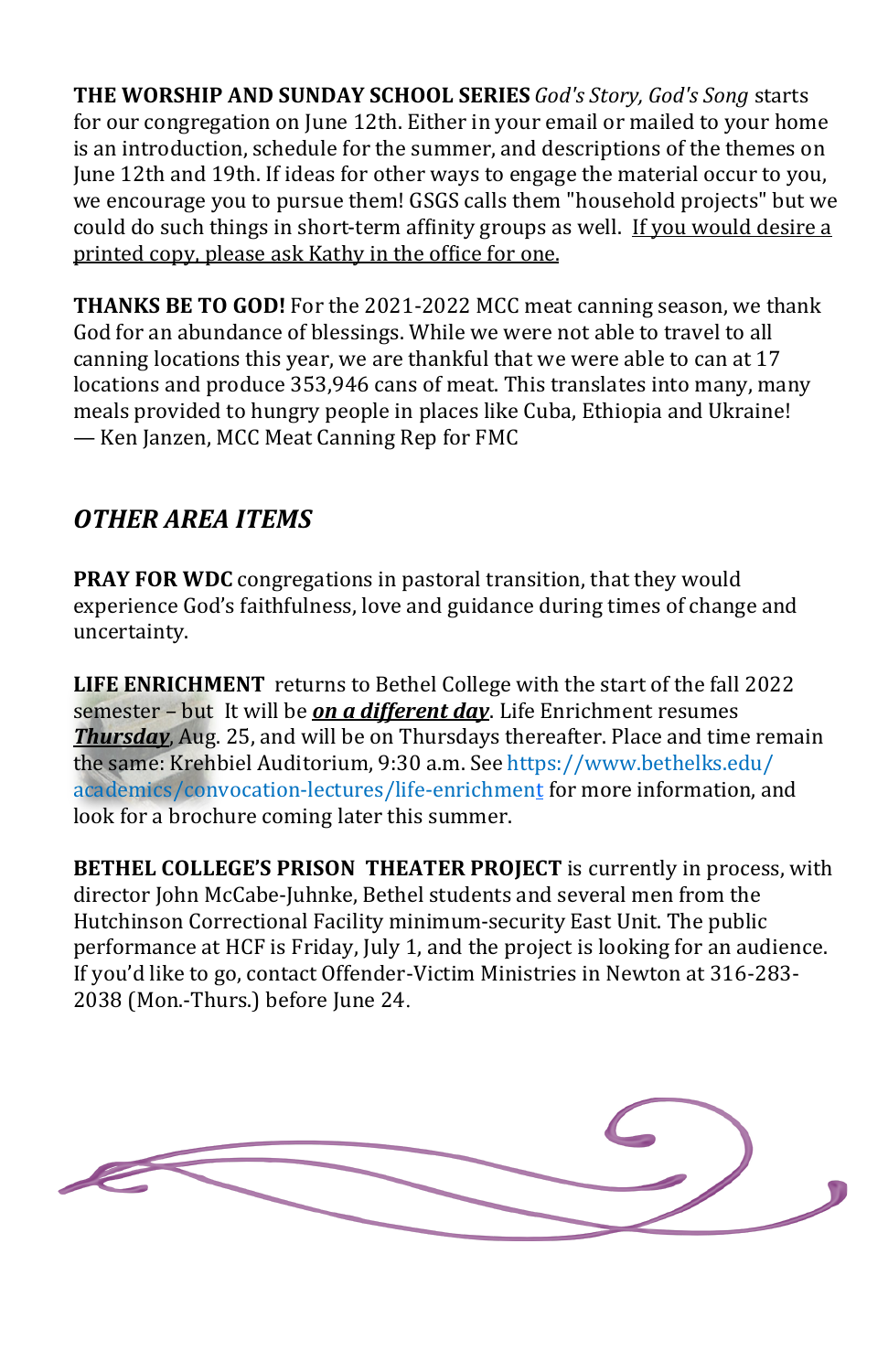

# Schoo Sunda

**CHILDREN/YOUTH Pre -K — 4th Grade:**  LL Room 103 **Junior High (5th — 8th Grade)** LL Room 105 **High School**  LL FYG Hall



**ADULTS Cornerstone:**  Fellowship Hall **Open Class:** LL Open Area

**Meet in the Sanctuary at 9:00 AM on Sunday 's, then to classrooms at 9:15 -10:10 AM**